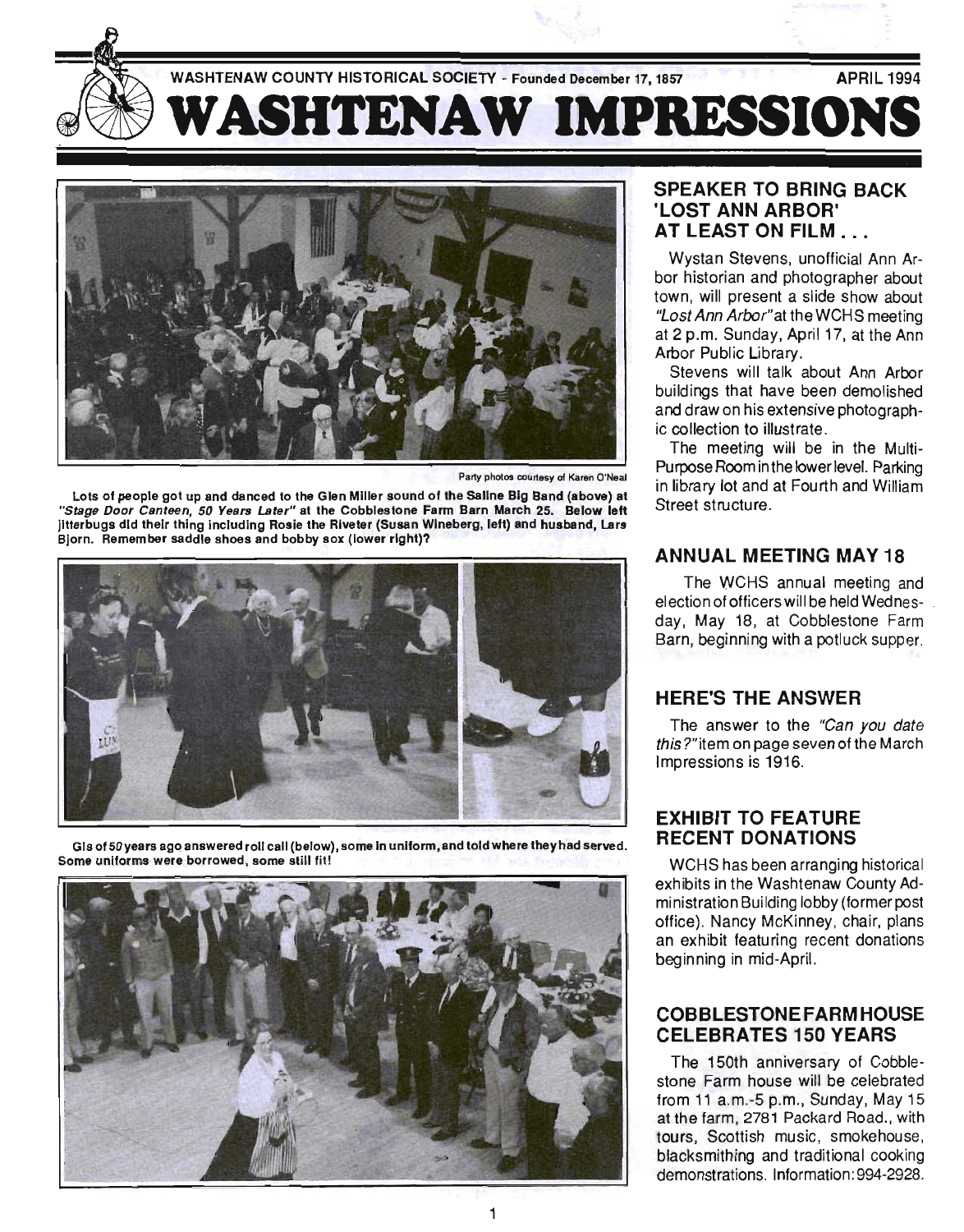# **HURON RIVER POWERED LOTS OF MILLS**

There are reputed to have been more than 50 mills along the Huron River, not all at the same time but during the cou rse of the water power period in the 19th century, Professor Marshall McLennan told the March WCHS audience at Ypsilanti's Ladies Literary Club house.

Professor McLennan, director of the historic preservation program at Eastern Michigan University, said, "I have by no means located all of them. Even among the ones I'm aware of, I'm only going to speak about a selected group."

"This research came about back in 1978. Two of us professors in the geog raphy department got a grant from the Bureau of History in Lansing to look for old mill sites along the river.

"The original idea was to study the Huron River as a source of energy in the mill period, steam period and hydro-electric period.

"We felt that the need for water power went a long way in explaining development of settlement patterns in Washtenaw County.

"But the University sent my colleague, who was to share in this, to North Yemen instead.

"Since I lost my colleague, I never did get to the hydro-electric period and even the steam period got short shrift.

The theory nevertheless was born out that, of any of the settlements that did ultimately mature into major towns and villages, that water power was extremely important in terms of where they were located.

"The only important exception is Chelsea which was a railroad town. The coming of the railroad does more to explain the location and historical development of Chelsea than does water power.

"With Ypsilanti, Ann Arbor, Dexter and Delhi Mills it was true. Even with Manchester, which I didn't study because my study was limited to the Huron River, I think it was true. I'm sure the Raisin River had similar parallels to the Huron."

He then showed slides, beginning with a map of Washtenaw County to point out the course of the Huron River, from the north cutting in a generally southeast direction across the center of the county past Dexter, Ann Arbor, the county seat, established in 1824, and Ypsilanti.

"Ypsilanti likes to say it was established in 1823 and maybe, technically,



Huron Flouring Mills, Ypsilanti, on Water Street just south of through the heart of the Michigan Avenue In 19th century.<br>
Ypsilanti milling area.

we could say this was true, but it was "Here's Harwood's mill just south of really Woodruff's Grove, a little further Michigan Avenue. Up at Cross Street down river, that was established in and Depot Town, early on, a millrace 1823. The Grove site is under Ford was constructed separating off a seg-Lake today, Ypsilanti historian Foster ment of land now known as Frog Is-Fletchertold me a few years back. But, land. in any event, Ypsilanti was truly estab- "And Mark Norris, one of the early

from Ypsilanti. Here we have a re- bridge on the Depot Town (east) side drawing of an old plat map of Ypsilanti but along that race there had been a I think done in 1827.

nomenon that occurred a number of iron forge. Eagle Mill stood near the different times. That is that a commu-<br>Forest Avenue bridge. nity that straddles a river is given two On the 1850s map, a mill bearing the centers. Sign "Huron Mills" was on the Harwood

Although it doesn't straddle a river, street that you encounter as you drive there are competing elements at the east across the Michigan Avenue bridge. two ends of town that tried to establish Obviously it was so named because it their focus as the main one. gave access to water-based industrial

"At the beginning, Ypsilanti had three development." proprietors-the William Harwood sec- He showed a photo of Huron Mills tion on the east side of the river and when it was owned by William Duebel. John Stewart and Mr. Woodward from In another photo, probably taken in the Detroit, both on the west side of the 1870s or '80s, looking south from the

the map dates from an old French Street on the south side of Michigan claim. There were four French long Avenue. (Michigan Avenue was once lots that were laid out in association known as Congress Street.) with an old trading post that was built in "One could see a little walkway built 1811 where the Potawatomi Trail from the mill out over the river and crossed the Huron River in what was to turbulence in the water—water was crossed the Huron River in what was to turbulence in the water-water was become Ypsilanti.

with the Indians for a few years before flow of the river sufficiently that water the fort burned down. The four long lot could be diverted by a race into the mill claims remained there and today For- water wheels. est Avenue still runs along the bound- "If you stand onthat bridge today and ary of one of those claims. It doesn't fit look south you can still see some of the in with the grid layout of the rest of the turbulence. city. "At Cross Street we find the mill that

"Coming back to the subject at hand, one of the very first mills ever established in Ypsilanti was Harwood's flour mill just south of Michigan Avenue. That site passed through many ownerships but remained a mill site through much of the 19th century.

"An 1850s map of the northeast quadrant of Ypsilanti in Bentley Library Let under the Shows a segment of the Shows and Shows a segment of the Mill photos courtesy of Marshall McLennan Huron River as it passes

lished in 1824. pioneers of the town, established a "We're going to work up the river flour mill right by the Congress Street "Ypsilanti is an example of a phe- - among them planing mills and even an

"Marshall, Michigan comes to mind. site. "Today Water Street is the first

river. Michigan Avenue bridge, one could "The line that cuts diagonally across see some of the homes along Huron

impounded by not exactly a dam but a "The Frenchmen carried on trade rock impoundment that delayed the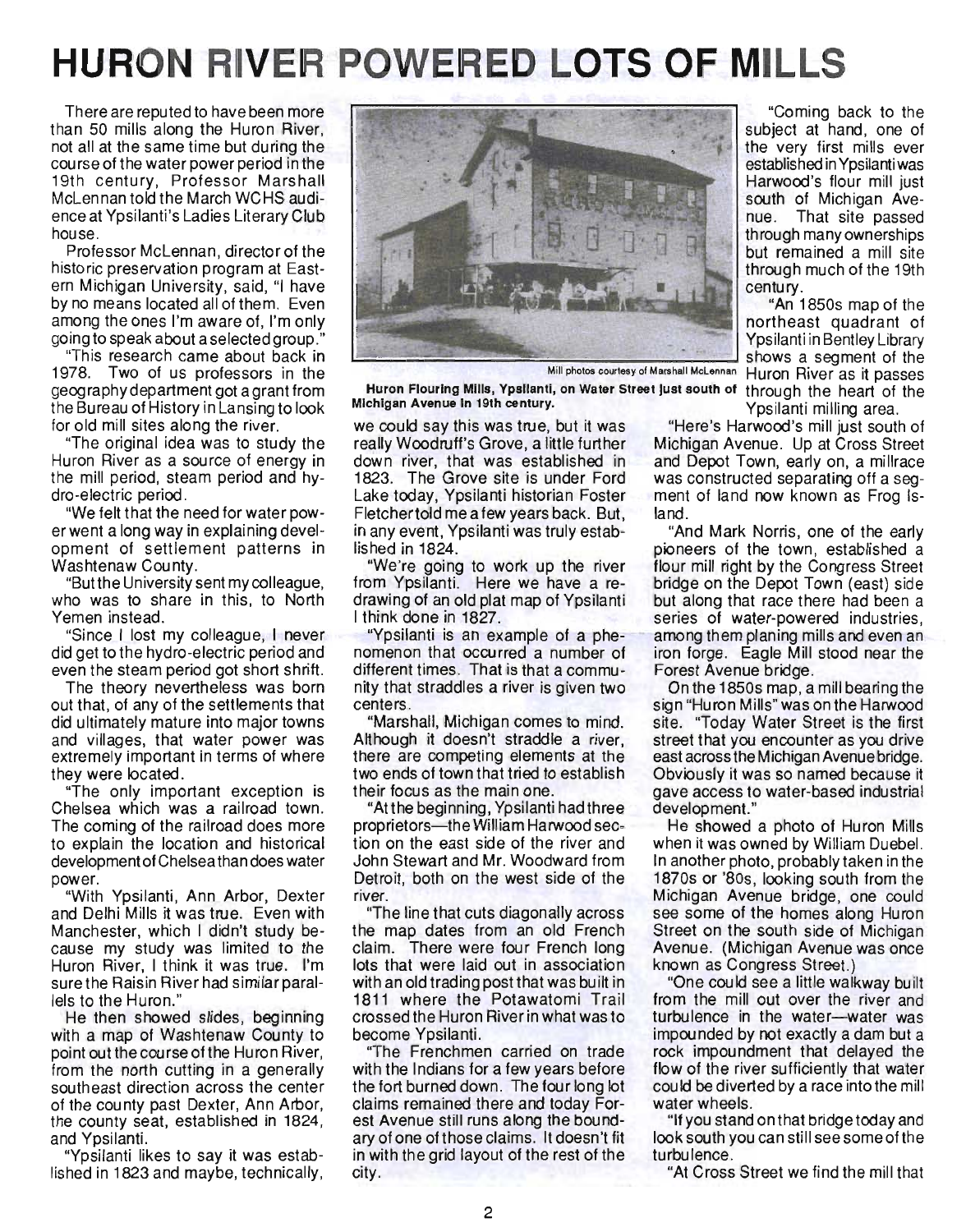Mark Norris established on the east side of the river. In another view of it you can see the Depot Town hotel building in the background and the bridge that was replaced in the last few years. The hotel was once the largest along the Michigan Central Railroad line between Detroit and Chicago.

"Whether these mills were overshot or undershot, that type of thing I don't know. I have never run into any descriptions of mills explaining the mechanics of their operation.

In a photo looking north from the Cross Street bridge you could see the Follmor and Scovill Planing Mill on Frog Island. On the west side of the river stood Todd and Hayes Underwear Factory. That water power site developed originally in the 1830s. I believe

wear factory had a larger

than life picture of a lady in her underwear on the side of the building visible to railroad passengers who were often fascinated by it.

"The original Todd and Hayes plant was in Ann Arbor. They bought out the Ypsilanti factory which had developed independently earlier.

"Frog Island today is used for recreation. It was the athletic field for Ypsilanti High School before the school relocated at Packard and Hewitt. Before that this island had a long history of industrial use. Its present bucolic look belies that history.

"If one walks out on the Cross Street bridge today, you can look down and see a culvert that actually drains what was the old mill race that separated Frog Island from the mainland. The race has long since been filled in but water does seep through there.

"Moving up the river and around the bend westward until one is about parallel with the EMU campus, one can see the Peninsular Paper Company in an old photo.

"Early milling on the Huron River was primarily flour, sawing or woolen milling or carding, but from the 1850s onward, another whole era emerged in the use of water power and that was for the manufacture of paper.

"Of all the mills we are looking at today, only the Peninsular Paper Company survives and continues to operate though it doesn't use water power anymore. Only a few of the buildings pictured survive. The dominant building one sees there today is a 20th century building."

Using a panoramic overview of Ypsilanti in the 1890s, he reviewed the mills he had shown. The mills were illustrated putting up smoke. "Today we think of pollution, once it was thought of as progress."

The 1890s view showed a twin gable mill building on the east side of the Cross Street bridge on the mill site originally established by Mark Norris. It also showed an additional mill race down the middle of Frog Island. The underwear factory was visible and, in the far corner, the Peninsular Paper Mill.

"Something I don't know the story on at all, there was a Race Street (now

3

part of Catherine by Water Works Park) that took its name from an old mill race built across a loop of land by the river. I've never seen a picture of a mill or any sort of industry using that race."

"Continuing up the river from Peninsular Paper Mill at LeForge Road, the next cross road is Superior Road. That's where Comwell Paper Mill was (shown in an 1875 photo).

"If one goes across that bridge today, the first street you come to on the west side is First Street. I don't know what happened to Second Street. I don't know whether it ever got built but the paper mill did get built. In fact, Cornwell owned several mills on the river in the second half of the 19th century.

"I'm sorry I'm goingto pass up Parker Mill. I couldn't find my slides of it. The foundation of the mill actually dates back to 1825 when a sawmill was built there by a fellow by the name of Fleming who gave his name to the creek it was on, near where it empties into the Huron River. Geddes Mill was on the other side of the river.

On an 1850s map of Ann Arbor, he pointed out that where Broadway crosses the river there was an Indian trail crossing and potential for water power. He also pointed out where Allen Creek angles its way to the river.

"Even in 1824 John Allen's father and brother started to build a sawmill where Allen Creek enters the Huron. It probably only lasted for about a year before a superior sawmill was built a little to the east.

"Allen Creek didn't turn out to have the water power that founders of the town visualized. The creek area, nevertheless, did develop as one of the early Ann Arbor industrial areas.

"While Allen Creek may have provided difficulties in providing sufficient power for turning water wheels, it nevertheless provided an adequate supply for steam based industries.

"There was a fellow by the name of Chapin that ran a forge in the Allen Creek area for many years until he sold out and reinvested his money in the paper milling industry.

"A dam (now known as Argo) was built across the river and then a millrace that comes down across Broadway." He pointed out industrial buildings shown on the map, most making use of water power. In the 1850s there were a flour mill, sawmill and woolen mill and, eventually, a paper mill."

Allen Creek later became the rightof-way oft he Ann Arbor Railroad. Allen

the first mill on that site Ypsilanti Grain and Elevator Company, Cross Street in Depot was a flour mill. Town (top) and (below) Ypsilanti Underwear Factory In back- "At one time the under- ground, planing mill on Frog Island (right).



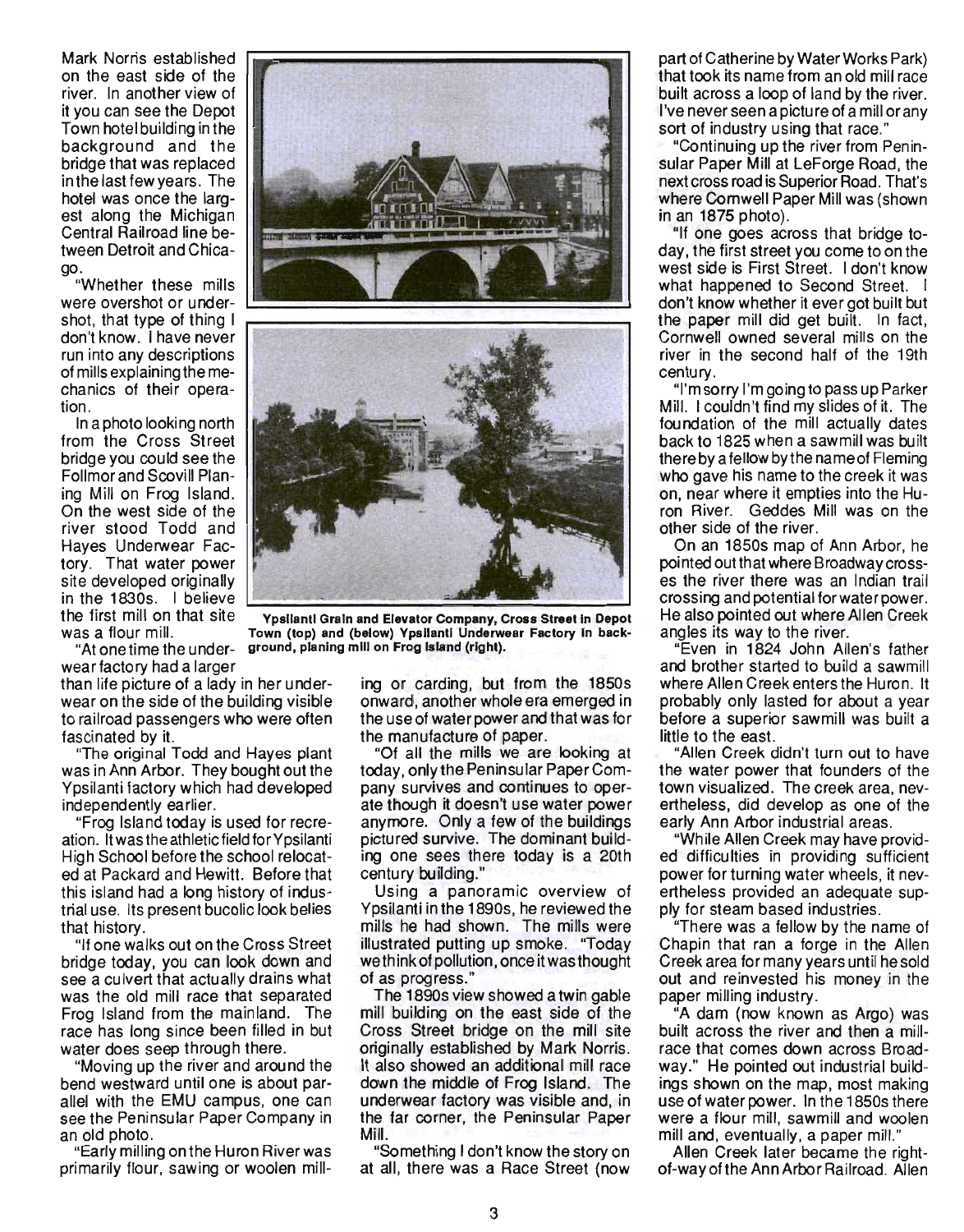Creek crosses east-west streets about two blocks west of Main Street. The 1850s map showed the creek dammed with a race that channeled some of the water.

"The Ann Arbor Central Mill sat where Allen Creek did flow into the river before it was channelized into an underground culvert. It was one of the two most important mills in Ann Arbor."

An 1870s view showed the Argo Dam from upstream and the start of the Argo millrace. In an 1890s view an Ann Arbor Railroad train trestle had been added near Argo dam.

The Argo millrace curves around to the flour mill that was at Broadway and Pontiac Street where the Detroit Edison relay station (no longer in use) stands. Professor McLennan called it "the most important mill in Ann Arbor history."

"The origi nal mill was built by the fellow who established that plat on the north side of the river, Anson Brown. He had big plans for the development ofthe north side and he thought it would eventually eclipse Allen and Rumsey's settlement on the south side.

"Unfortunately, within a very few years of getting everything underway, Anson Brown was taken by cholera in the early 1830s and died. Much of the impetus or, you mightsay, the vision of development of this area evaporated with his death.

"Nevertheless, the mill race was there, the flour mill that Anson Brown had built was there, and while the three or four or five industries that took root there continued to function throughout most of the 19th century, the area didn't really expand from that point onward.

"For much of the 19th century the flour mill was under ownership of a fellow named Sinclair and it was the largest or most productive in Ann Arbor throughout most of the 19th century. It was later known as Argo Mill.

"Until the 1860s, Ypsilanti was much more significant as a flour milling center than Ann Arbor. By the 1860s they were about at parity.

"In the late 19th century the Ann Arbor Agricultural Works utilized water power from the Argo mill race. For many years they were the largest employer in Ann Arbor. Today the University of Michigan fills that function.

"A publication called Headlight was issued for each town across Michigan on the Michigan Central Railroad. In the Ann Arbor issue there's a sort of idealized view ofthe agricultural works, Broadway Bridge and Argo race flowing back into the river with a fanciful sailboat.

"I don't know to what extent the river depths have changed today but do keep in mind this is where the Indians used to ford the river. You can still ford it today





Argo Milia (Ann Arbor Milling Company) on Broadway, 1890a first attempted a mill at Scio (top) and north aide of Main Street, Dexter, 1868, with Dexter Milia about where Zeeb Road In background. Crosses the river. Two years

after spring melt has gone by.

"Early in the 20th centu ry Detroit Edison began buying up many of the power sites along the river, changing from the era of water and steam power to hydro-electric power.

"Some of the hydro-electric power was developed, much of it never was. Detroit Edison also did buy up a lot of land between the electric stations. The present Detroit Edison buildings across Broadway from the relay station are on the site of the agricultural works.

"Today a path goes across the mouth Today a pair good acroco ino modifistem. "One almost doesn't notice (in one old

picture) there are little sheds sitting along the river edge back of the agricultural works. I learned these were slaughtering houses for butchers in Ann Arbor. guess what wasn't intended to be sold just got tossed in the river.

"Cornwell, who had several paper manufacturing facilities along the river, had one just up river from Ann Arbor that made paper pulp." A photo showed that facility and the dam that he built to impound water.

"Unfortunately, since he wasn't very cooperative with other industries, his dam . at times interfered with the agricultural works getting an adequate water supply.

"They complained to no • avail and one night Cornwell's dam blew up." He showed a picture of the broken dam.

"Ifoneturns off North Main Streetto Huron River Drive, a very short way up you come to a bend in the road and river. There's a turn off area. If you walk down to the riverbank you can see the two ends of the dam<br>foundation. It was just a dirt dam, probably reinforced with a log structure. Today the dirt just extends into the river a bit.

"A little up river from Ann Arbor at Maple Road, we have what was platted as Newport. Once developed, it came to be known as Foster Station.

"This Foster first came outto Michigan and worked for Samuel Dexter at his flour mill in Dexter in 1825. He eventually decided to strike out on his own. He later he platted Newport.

"I guess he wanted to make his fortune as much in real estate as in industrial activity. On the south side of the river we do find some Greek Revival homes in this area that probably date to establishment of this settlement. But on the other side of the river is a pretty steep hill. That part of the plat never really took.

"Foster Station did develop some degree of success as an industrial center. There was another of Cornwell's paper mills. A photo showed several industrial buildings and a smokestack on the north side of the river.

"Now only some ruins are visible when river levels go down." He found a bit of retaining wall among the grass and brush.

"Not all the mills on the river gave rise to settlement. Henry Osborn built a flouring mill on his farm up river from Scio. I have not explored this site to see if there are any remnants there or not.

"Further up the riverwe come to Delhi. The fellow who established the town and developed the milling site was a teetotaler. He owned all the real estate and he decided this was going to be a dry town.

"A birdseye view in the 1874 county atlas shows the town was thriving at that time. A number of the houses are still there. In the background we can see the milling activity.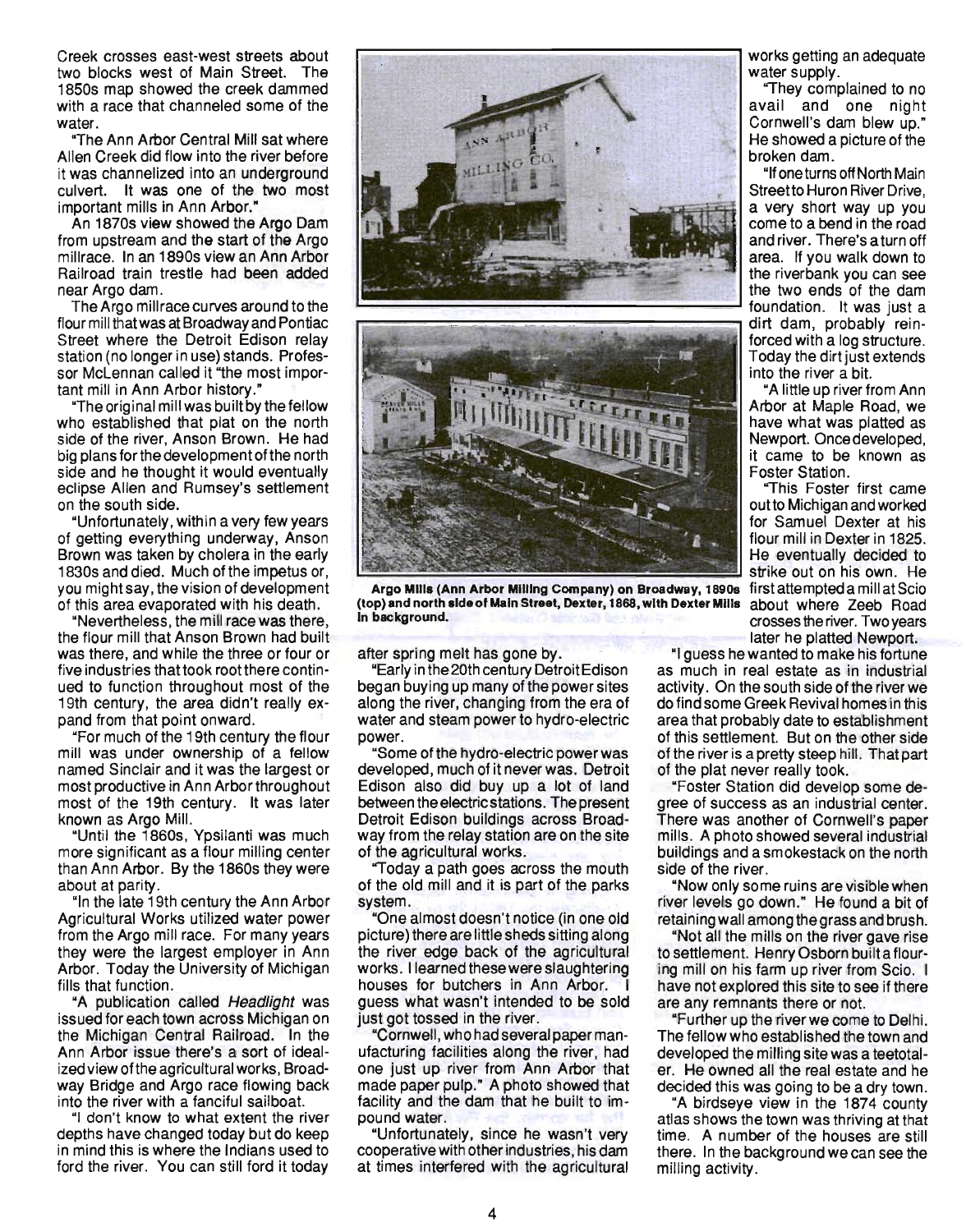"There was a flour mill on each side of the river and a sawmill. The bridge was not the same as the old iron bridge there now.

"A lot of the rock foundations of these mills were just pushed<br>down into the river. down into the river.<br>Delhi rapids that we see there today are<br>basically a man-made creation.

"On the north side

of the river, before you cross the bridge, there's a little path that goes into the bushes and sort of parallels the river. As you walk along it you come upon foundation ruins of the second flour mill.

county atlas.

"If you follow that path far enough you can still see the weir or remnants of the impoundment that diverted water to a millrace on that side of the river."

An 1868 photograph of Dexter showed old Federal style buildings along Main Street and a mill in the background. "A fire burned the store buildings down. I think they were all ultimately replaced. The recent fire on Main Street was on the other side.

"Here is the Dexterflour mill built in 1825 by Samuel Dexter who had a sawmill on the other side of the creek .. He came from Massachusetts. He came from a well-todo family and he had ambitions. Ultimately he took his ambitions north to the Saginaw area and Byron.

One of the oldest photos McLennan has found relating to Washtenaw County in Bentley Library is one of Dexter dated "1845?" "It was just about that time that photography was emerging."

It showed the dam Samuel Dexter had to build across Mill Creek to create power for the mill. The historic home, today housing the American Legion, is in the background.

"Around the bend from the downtown area, out where the cider mill is, we have Mast Road and the iron truss bridge. I guess that was still there when I came to Michigan in 1970.

"It has been replaced now, and, because of the construction of the newer bridge, the site of the Mast Road mill has been completely destroyed.

"I'm not sure whether there were some other mills a little upstream on the far side of the river or not but we do have what looks like a millrace in the photo.'

Moving up river he did not comment on Hudson Mills on Territorial Road near Dexter-Pinckney Road but he did show the 1874 drawing of the Thomas Birkett mill and residence in Dextertownship almost up to the county line. The Birkett house burned and another has been built on the same site.

"It was a fascinating era on the river. At the turn of the century we find these mills, one by one, going out of business. Some of them were just not able to compete

against larger industries that were coming into being but, in many instances, it was the Detroit electric company buying out the sites with the idea of developing hydroelectricity.

that and what that has to do with the Henry Ford factory and dam that creates Ford Lake in Ypsilanti.

"As many of you know, Henry Ford, though father of the production line in this country, was responsible for a sort of village industry movement, too.

"Like Thomas Jefferson, he always believed that cities are corrupt, that it's only by living in the countryside that you maintain a healthy outlook on life.

"When he decided to build the factory in Ypsilanti, he had the dam constructed not only to provide hydro-electric power but it was his intention that the lake it created would be drained during the growing season and his factory workers would go out and raise crops there.

"As it turned out, the lake wouldn't refill quickly enough to also support the manufacturing activities. Ultimately, the bottom line prevailed overthe saving of the ethics of the workers."

#### **OOPS!**

A few copies of March's Impressions carried incorrect mailing labels. Your membership chair accidentally sorted the names of those who were members in 1992 and 1993 without proper matching addresses. With the assistance of Louisa Pieper, most of the damage was corrected, however a few goofs slipped through. The problem has been corrected for this issue.

Additionally, several persons that mailed their membership checks in envelopes supplied with their membership letter had the envelope returned marked "No  $Re$ ceptacle" for which we apologize. Even though the ZIP code was correct. we should have added P.O. Box 3336 on the same line as 500 N Main Street. That problem, too, will be corrected in future mailings.

#### **GIFTS RUN GAMUT FROM CIVIL WAR TO 1990S**

Recent gifts to WCHS range from an 1862 framed scrap of a Civil War flag to a "RESERVED" table sign from Drake's Sandwich Shop which closed this winter.

Peggy Haines, Washtenaw County Clerk, donated approximately 30 yards of red, white and blue bunting used atthe cornerstone laying for the present County Building April 12, 1954. (WCHS already putit to use atthe USOparty March 25.)

Mrs. Haines also gave some programs from the cornerstone ceremonies and a red leather bound book listing Washtenaw County justices of the peace 1939-1968 and an old wooden flag box to go with a Washtenaw County flag and plaque previously given.

(The large white flag with blue fringe was given the county by J.L. Hudson Company during their 60th jubilee year in 1941 .)

Susan Wineberg, WCHS vice-president, gave the Civil War flag scrap, five 1890 glass negatives of the Blakeslee family , some printed ephemera from Mrs. Homer Hayward about the Washtenaw Home Extension groups 1937-50 and numerous items from Drake's given by Eleanor Tibbals, daughter of owner Truman Tibbals. Items, dating 1920-90, included. a salt shaker. menus and recipes .

Bentley Library donated 12 volumes of legal books signed by Ann Arbor founder John Allen.

Art French of the WCHS board gave a small prescription box from Eberbach Pharmacy.

#### **SORORITY HOUSE TOUR SET SUNDAY, APRIL 10**

Seventeen U-M sorority houses will be open to tour 1-4 p.m. Sunday, April 10 to benefit the Ann Arbor Community Center. Tickets, \$3 each, and maps available noon-2 p.m. April 10, in Michigan Union basement. Information: Pan-Hellenic office at Union, 663-4505.

### HOW TO **JOIN**

Send name, address and phone number with check or money order payable to Washtenaw County Historical Society to: WCHS Membership. c/o Patty Creal, Treasurer, 2655 Esch Drive, Ann Arbor, MI 48104.

Annual dues are: individual, \$15; couple/family. \$25; student or senior  $(60+)$ , \$10; senior couple (one  $60+)$ , \$19; business/association, \$50; patron, \$100. Information: 662-9092.

"Let me just finish with one comment on



Drawing of Osborn mill and residence in Sclo township from 1874